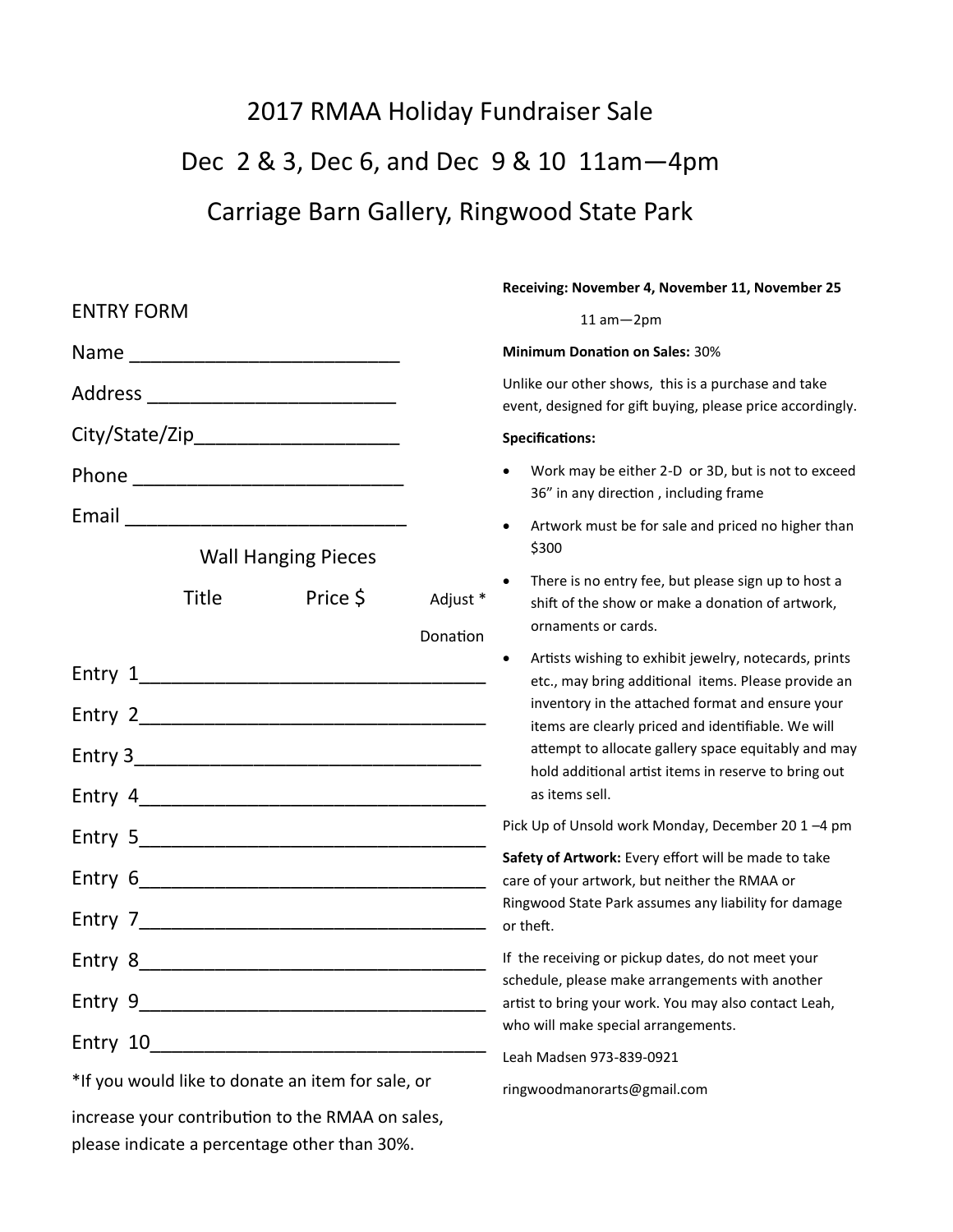Wall Hanging Pieces: Place label on upper left back

| Entry 1                                                                | Entry 2                                                                 |
|------------------------------------------------------------------------|-------------------------------------------------------------------------|
|                                                                        |                                                                         |
|                                                                        |                                                                         |
|                                                                        |                                                                         |
|                                                                        |                                                                         |
| Entry 3                                                                | Entry 4                                                                 |
| Artist _______________________________                                 | Artist _____________________________                                    |
|                                                                        |                                                                         |
| $\begin{tabular}{c} \color{blue}\text{Price} \color{red}\end{tabular}$ | $\begin{tabular}{c} \color{blue}\text{Price} \color{blue}\end{tabular}$ |
| Entry 5                                                                | Entry 6                                                                 |
|                                                                        |                                                                         |
|                                                                        |                                                                         |
| Price_______________                                                   |                                                                         |
| Entry 7                                                                | Entry 8                                                                 |
| Artist _____________________________                                   | Artist ____________________________                                     |
| Title _________________________________                                |                                                                         |
| Price_________________                                                 |                                                                         |
|                                                                        |                                                                         |
| Entry 9                                                                | Entry 10                                                                |
|                                                                        |                                                                         |
|                                                                        |                                                                         |
| Price                                                                  | Price                                                                   |
|                                                                        |                                                                         |
|                                                                        |                                                                         |
|                                                                        |                                                                         |